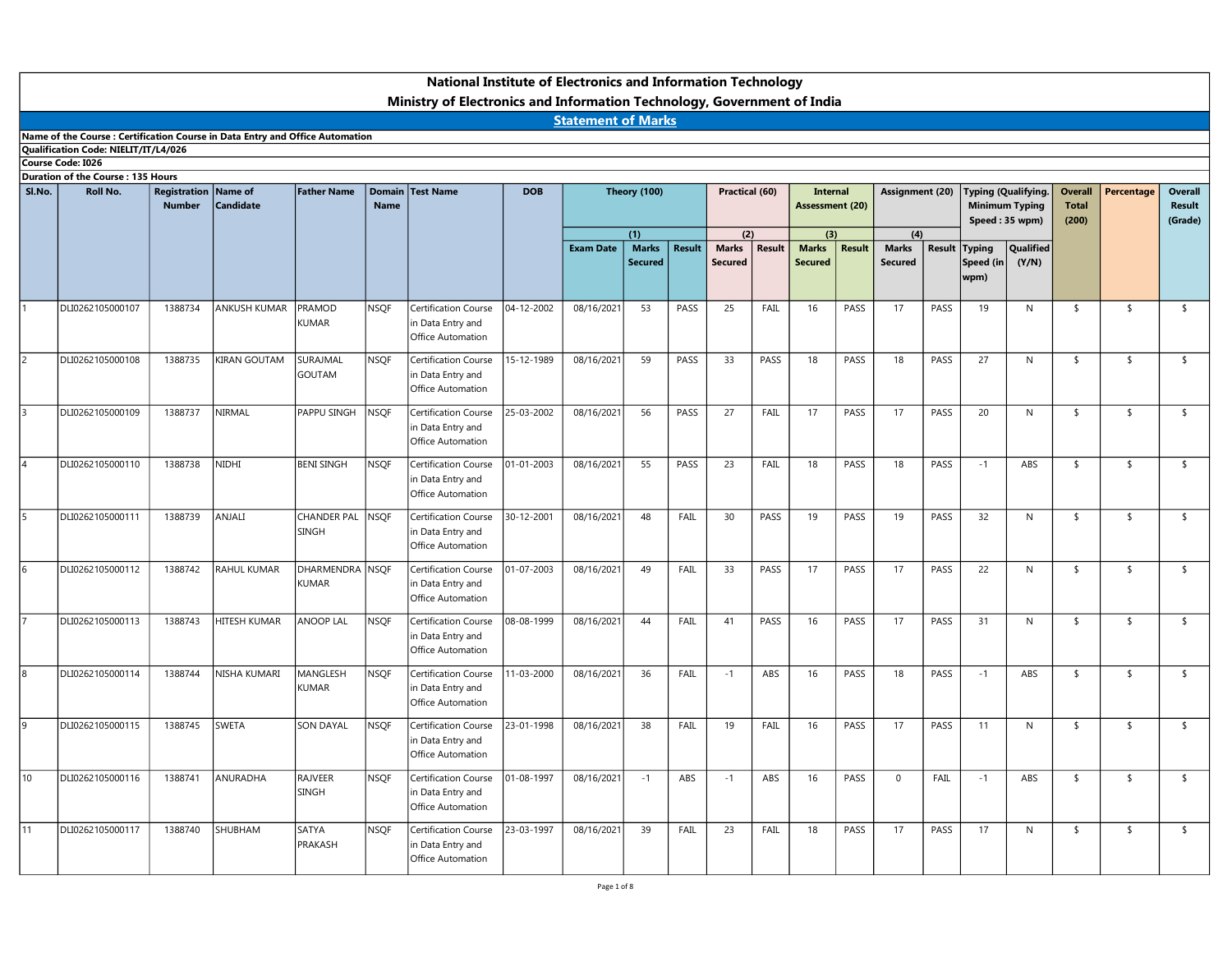### Name of the Course : Certification Course in Data Entry and Office Automation Qualification Code: NIELIT/IT/L4/026 Course Code: I026 Duration of the Course : 135 Hours Exam Date | Marks | Result | Marks | Result | Marks | Result Secured | Secured | Secured | Secured Marks Secured | Secured | Secured | Speed (in (Y/N) | | | | | | | | Marks | Result | Typing and a Massignment (20) Typing (Qualifying. Overall Total Minimum Typing Total Speed : 35 wpm) Total Speed (35 wpm) (200) Result Marks Result Marks (Grade) Speed (in  $(Y/N)$ <br>PASS 18 PASS 18 N 3 N 3 S t (20) Typing (Qualifying. Overall<br>
Minimum Typing (Cualifying. Overall<br>
Speed : 35 wpm) (200)<br>
Result Typing Qualified<br>
Speed (in (Y/N)<br>
wpm) PASS 18 N \$ \$ wpm) **Qualified** National Institute of Electronics and Information Technology<br>
Statement of Marks<br>
Statement of Marks<br>
Theory (100)<br>
Theory (100)<br>
Theory (100)<br>
Practical (60)<br>
Assessment (20)<br>
Assessment (20)<br>
Assessment (20)<br>
Assessment Ministry of Electronics and Information Technology, Government of India Statement of Marks and Information Technology<br>
(1) Practical (60) Internal<br>
(1) Practical (60) Internal<br>
Marks (Secured Result (20) Typing (Qualifying, Overall Percentage Overall<br>
Marks (Result (2) (4) Secured Result (20) Typing (Qualifying Overall Percentage Total Result (200) (Grade) Overall **n Technology<br>
Sovernment of India<br>
Assessment (20) Assignment (20) Typing (Qualifying<br>
Practical (60) Internal Assessment (20) Assignment (20) Typing (Qualifying<br>
Total Speed : 35 wpm) (200) Total Result<br>
Speed : 35 wpm)** Assessment (20) Assignment (20) Typing (Qualifying. (4) Registration Name of Tather Name Number Candidate | Name National Institute of Electronics and Information<br>
Junistry of Electronics and Information Technology, Gonalization Course : Certification Course in Data Entry and Office Automation<br>
Durantion of the Course (SLELITT/T/1/4/ Candidate National Institute of Electronics and Information Technology<br>
Father Name Statement of Marks<br>
Father Name Domain Test Name<br>
Theory (100) Pactical (60) Internal<br>
Assessment (20) Assignment (20) Typing (Qualifying. Overall P Minimum Typing Total Speed : 35 wpm) National Institute of Electronics and Information Technology<br>
National Information Course Certification Course in Data Entry and Office Automation<br>
Course Cook REG (REG ACTION 2008)<br>
Duration of the Course : 135 Hours<br>
Dur in Data Entry and Office Automation 1933-03-2002 08/16/2021 54 PASS 47 PASS 19 PASS 20 PASS 20 PASS 21<br>
1933-03-2022 08/16/2021 54 PASS 47 PASS 19 PASS 20 PASS 20 PASS 20 PASS 18 N<br>
1934-03-2022 08/16/2021 54 PASS 47 PASS 19 PASS 20 PASS 47 PASS 19 PASS 20 P **National Institute of Electronics and Information Technology<br>
National Electronics and Information Technology, Government of India<br>
Duration Course in Date for y and Office Automation<br>
Duration Course (September Certific** in Data Entry and Office Automation 11.10 of Electronics and Information Technology<br>
13-05-1991 08:16 (Martins of Martins of Martins of Martins of Martins of Martins of Martins of Martins of Martins of Martins of Martins of Assignment (20)<br>
13-05-1991 08:16 14 DLI0262105000120 1388694 DEEPAK KUMAR MUKESH KUMAR NSQF Certification Course in Data Entry and Office Automation 11.<br>
11.10-2000 08/17/2021 58 PASS 56 PASS 18 PASS 18 PASS 22 PASS 17 PASS 36 PAST 11-10-2000 08/17/2022 1<br>
11-10-2000 08/17/2022 1 ASS 11 PASS 18 PASS 18 PASS 22 PASS 17 PASS 42 Y 147 73.5 B<br>
11-10-2000 08/17/2021 56 PASS **National Institute of Electronics and Information Technology<br>
Statement of Marks<br>
Course in This Line, instead in the Boston Course in the Boston Course of The Certification<br>
Design and the Course of Certification Course** in Data Entry and Office Automation 15-11-108 (Rettronics and Information Technology, Government of India<br>
16-11-1989 08-12-12-2020 (Rettronics Control of The Control of The Control of The Control of The Control of The Control of The Control of The Control o 16 Dunned of the Counter Certification Counter in Dunned Police Andreaming<br>Counter Certification (2001)<br>Counter of the Counter of The Certification (2001)<br>2006-2011 18:00:00 18:00:00 18:00:00 18:00:00 18:00 18:00 18:00 18: in Data Entry and Office Automation 26-11-2010 08 Theory (100) Practical (60) Internal Assignment (20) Typing (Qualifying, Owerall Percentage Overall<br>
26-11-2000 08 Theory (100) Practical (60) Assignment (20) Assignment (20) Typing (Qualifying, Owerall Perce Conceler Cole 13. (1992)<br>
The Course (1990) The Course (1990) The Course (1990) The Course of Communication Course (2001) Assuming the Course of Certification Course (1990) The Course (1990) The Course (1990) The Course (1 in Data Entry and Office Automation 22-07-1992 08/17/2021 -1 ABS 50 PASS 17 PASS 15 PASS -1 ABS \$ \$ \$ 18 DESAPTEROOTES - 19976 - 19976 1998 - 1998 - 1998 - 1998 - 1998 - 1998 - 1998 - 1998 - 1998 - 1998 - 1998 - 1998 - 1998 - 1998 - 1998 - 1998 - 1998 - 1998 - 1998 - 1998 - 1998 - 1998 - 1998 - 1998 - 1998 - 1998 - 1998 in Data Entry and Office Automation 19-08-2022 (Comedo Market Market Market Market Market Market (Comedo Market Comedo Market Comedo Market Comedo Market Comedo Market Comedo Market Comedo Market Comedo Market Comedo Market Comedo Market Comedo Market Comedo 19 DLID22105000118 - 188076 AMAND MADA AWAPD MADA RCP Commission-Course 21 01 2002<br>
19 DLID22105000119 - 198062<br>
19 DLID22105000119 - 198062<br>
19 DLID22105000125 - 198062<br>
198062-105000125 - 198062<br>
198062-105000125 - 1980 in Data Entry and Office Automation 22-04-2001 08/17/2021 42 FAIL 52 PASS 19 PASS 15 PASS 16 PASS 16 PASS 16 PASS 19 PASS 17 PASS 17 PASS 17 PASS 17 PASS 17 PASS 17 PASS 17 PASS 17 PASS 17 PASS 17 PASS 17 PASS 17 PASS 17 PASS 17 PASS 17 PASS 17 PASS 18 PASS 20 DUNARTHONOGRAPH - 1200000126 - 12000002 - 1200000 - 1200000 - 120000 - 120000 - 120000 - 120000 - 120000 - 120000 - 120000 - 120000 - 120000 - 120000 - 120000 - 120000 - 120000 - 120000 - 120000 - 120000 - 120000 - 120 in Data Entry and Office Automation 13.05.1991 08/17/2021 54 PASS 47 PASS 20 PASS 42 Y 140 70 8<br>11-10-2000 08/17/2021 55 PASS 35 PASS 18 PASS 17 PASS 42 Y 140 70 8<br>15-11-1998 08/17/2021 -1 ABS -1 ABS 18 PASS 20 PASS -1 ABS 5 \$ \$<br>15-11-1998 08/17/2021 -1 ABS 21 DLI0262105000121 - 1880/04 DLINA (DMIN) - 1880/04 DLINA (DMIN) - 1890/04 DLINA (DMIN) - 1890/04 DLINA Certification Course (11.10.1000) - 04/17/2021 - 14 ARS - 14 ARS - 14 ARS - 14 ARS - 14 ARS - 14 ARS - 14 ARS - 14 A in Data Entry and Office Automation 11-10-2000 08/17/2021 56 PASS 56 PASS 18 PASS 17 PASS 42 Y 147 73.5 B<br>15 11 1999 08/17/2021 1 ABS 1 ABS 19 PASS 70 PASS 1 ABS 1 5 5<br>28-11-2000 08/17/2021 44 PAL 33 PASS 18 PASS 70 PASS 15 PASS 1 ABS 1 5 5<br>28-11-2000 08/17/ 22 DLI026210500012 - 238070 CARAN SMEH AAJU (CARAN SMEH AAJU (CARAN SMEH AAJU CHR Certification Course 15 11 1989 04/17/2021 - 1 ABS 1 ABS 20 20<br>24 DLI026210500022 - 238070 CMEEN ANANT RAM NSQF Certification Course 22:07: in Data Entry and Office Automation 09-10-1997 08/17/2021 59 PASS 45 PASS 19 PASS 18 PASS -1 ABS \$ \$ \$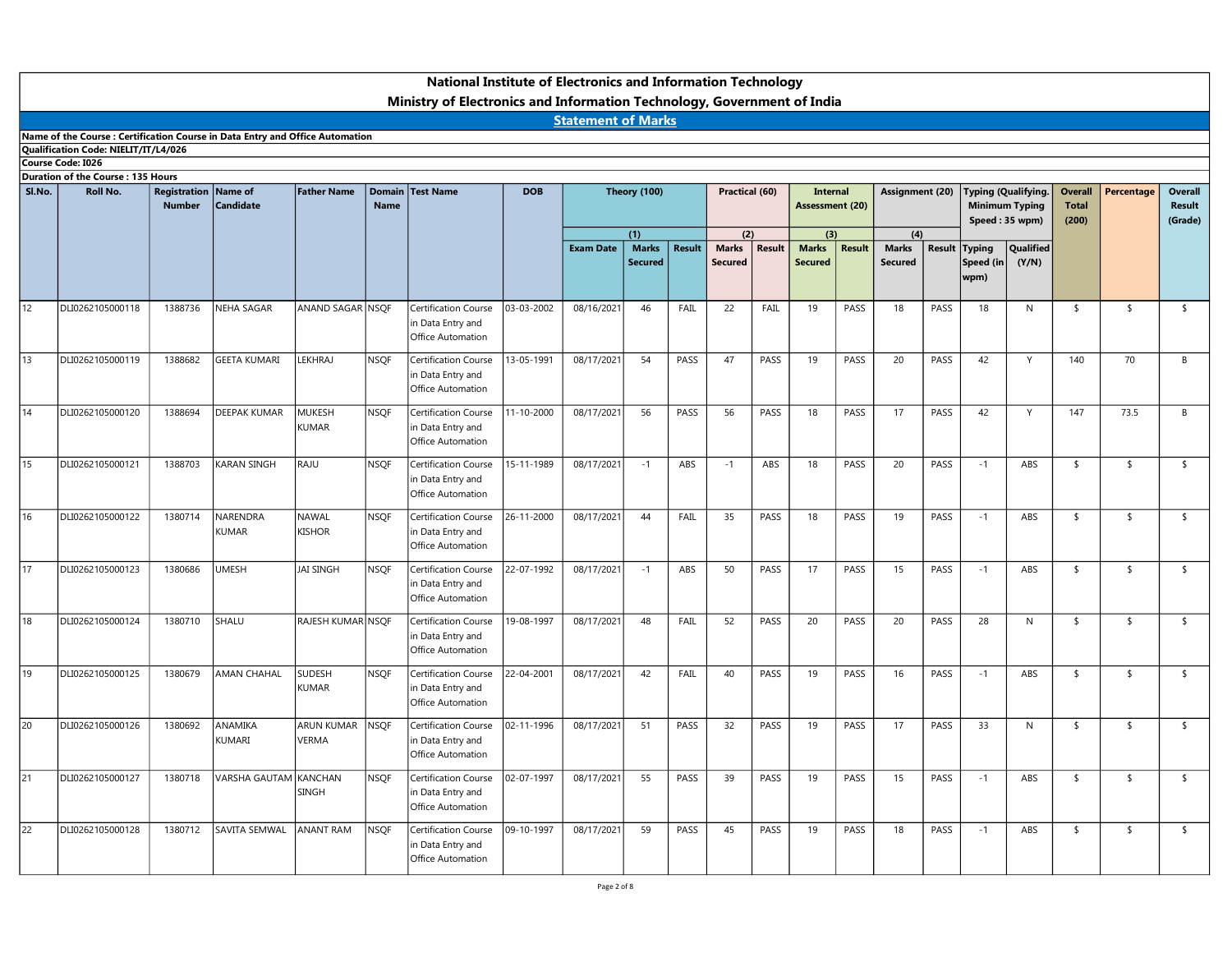|        |                                                                               |                                              |                          |                        |                       | <b>National Institute of Electronics and Information Technology</b><br>Ministry of Electronics and Information Technology, Government of India |                     |                           |                                       |               |                                       |        |                                       |                                    |                                       |                 |                                                                |                    |                       |                    |                              |
|--------|-------------------------------------------------------------------------------|----------------------------------------------|--------------------------|------------------------|-----------------------|------------------------------------------------------------------------------------------------------------------------------------------------|---------------------|---------------------------|---------------------------------------|---------------|---------------------------------------|--------|---------------------------------------|------------------------------------|---------------------------------------|-----------------|----------------------------------------------------------------|--------------------|-----------------------|--------------------|------------------------------|
|        | Name of the Course : Certification Course in Data Entry and Office Automation |                                              |                          |                        |                       |                                                                                                                                                |                     | <b>Statement of Marks</b> |                                       |               |                                       |        |                                       |                                    |                                       |                 |                                                                |                    |                       |                    |                              |
|        | Qualification Code: NIELIT/IT/L4/026<br>Course Code: I026                     |                                              |                          |                        |                       |                                                                                                                                                |                     |                           |                                       |               |                                       |        |                                       |                                    |                                       |                 |                                                                |                    |                       |                    |                              |
| SI.No. | Duration of the Course: 135 Hours<br>Roll No.                                 | <b>Registration Name of</b><br><b>Number</b> | Candidate                | <b>Father Name</b>     | <b>Domain</b><br>Name | <b>Test Name</b>                                                                                                                               | <b>DOB</b>          |                           | Theory (100)                          |               | Practical (60)                        |        |                                       | <b>Internal</b><br>Assessment (20) |                                       | Assignment (20) | Typing (Qualifying.<br><b>Minimum Typing</b><br>Speed: 35 wpm) |                    | <b>Total</b><br>(200) | Overall Percentage | Overall<br>Result<br>(Grade) |
|        |                                                                               |                                              |                          |                        |                       |                                                                                                                                                |                     | <b>Exam Date</b>          | (1)<br><b>Marks</b><br><b>Secured</b> | <b>Result</b> | (2)<br><b>Marks</b><br><b>Secured</b> | Result | (3)<br><b>Marks</b><br><b>Secured</b> | Result                             | (4)<br><b>Marks</b><br><b>Secured</b> | Result          | <b>Typing</b><br>Speed (in<br>wpm)                             | Qualified<br>(Y/N) |                       |                    |                              |
| 23     | DLI0262105000129                                                              | 1380722                                      | ANITA SANGWAN PRATAP LAL |                        | <b>NSQF</b>           | Certification Course                                                                                                                           | 30-10-1990          | 08/17/2021                | $-1$                                  | ABS           | 50                                    | PASS   | 13                                    | PASS                               | 16                                    | PASS            | $-1$                                                           | ABS                | $\sqrt{2}$            | - \$               | $\sqrt{2}$                   |
|        |                                                                               |                                              |                          |                        |                       | in Data Entry and<br>Office Automation                                                                                                         |                     |                           |                                       |               |                                       |        |                                       |                                    |                                       |                 |                                                                |                    |                       |                    |                              |
| 24     | DLI0262105000130                                                              | 1380699                                      | LOVELY                   | RAMESH BAJAJ NSQF      |                       | Certification Course<br>n Data Entry and<br>Office Automation                                                                                  | 08-06-2002          | 08/17/2021                | 43                                    | FAIL          | 47                                    | PASS   | 19                                    | PASS                               | 19                                    | PASS            | 22                                                             | N                  | $\sqrt{2}$            | - \$               | $\sqrt{2}$                   |
| 25     | DLI0262105000131                                                              | 1380683                                      | KALYANI KUMARI VIKRAM    | MAHTO                  | <b>NSQF</b>           | Certification Course<br>in Data Entry and<br>Office Automation                                                                                 | 05-03-1996          | 08/17/2021                | 52                                    | PASS          | 35                                    | PASS   | 18                                    | PASS                               | 19                                    | PASS            | 42                                                             | Y                  | 124                   | 62                 | $\mathsf{C}$                 |
| 26     | DLI0262104000050                                                              | 1388683                                      | MANVEER                  | <b>HIRA LAL</b>        | <b>NSQF</b>           | Certification Course<br>in Data Entry and<br>Office Automation                                                                                 | 10-01-1998          | 08/17/2021                | 61                                    | PASS          | 55                                    | PASS   | 19                                    | PASS                               | 20                                    | PASS            | 60                                                             | Y                  | 155                   | 77.5               | $\overline{A}$               |
| 27     | DLI0262104000051                                                              | 1387192                                      | ROHIT                    | NAVRATAN<br>SINGH      | <b>NSQF</b>           | Certification Course<br>in Data Entry and<br>Office Automation                                                                                 | 17-04-2000          | 08/16/2021                | 45                                    | FAIL          | $-1$                                  | ABS    | 16                                    | PASS                               | 18                                    | PASS            | $-1$                                                           | ABS                | $\frac{1}{2}$         | $\sqrt{2}$         | $\sqrt{2}$                   |
| 28     | DLI0262104000052                                                              | 1387193                                      | AARTI                    | NAVRATAN<br>SINGH      | <b>NSQF</b>           | Certification Course<br>in Data Entry and<br>Office Automation                                                                                 | $\sqrt{29-11-2002}$ | 08/16/2021                | 44                                    | FAIL          | $-1$                                  | ABS    | 16                                    | PASS                               | 17                                    | PASS            | $-1$                                                           | ABS                | $\sqrt{2}$            | $\sqrt{5}$         | $\sqrt{2}$                   |
| 29     | DLI0262104000053                                                              | 1387194                                      | SHIVAM KUMAR             | PRAMOD<br><b>KUMAR</b> | <b>NSQF</b>           | Certification Course<br>in Data Entry and<br>Office Automation                                                                                 | 03-08-2001          | 08/16/2021                | $-1$                                  | ABS           | $-1$                                  | ABS    | 20                                    | PASS                               | 18                                    | PASS            | $-1$                                                           | ABS                | $\sqrt{2}$            | $\sqrt{2}$         | $\frac{1}{2}$                |
| 30     | DLI0262104000054                                                              | 1387197                                      | NEHA                     | <b>SUNIL RAO</b>       | <b>NSQF</b>           | Certification Course<br>in Data Entry and<br>Office Automation                                                                                 | 06-07-2001          | 08/16/2021                | 51                                    | PASS          | 44                                    | PASS   | 20                                    | PASS                               | 19                                    | PASS            | $-1$                                                           | ABS                | $\sqrt{2}$            | $\sqrt{2}$         | $\sqrt{2}$                   |
| 31     | DLI0262104000055                                                              | 1387199                                      | NISHA SINGH              | PHOOL SINGH NSQF       |                       | Certification Course<br>in Data Entry and<br>Office Automation                                                                                 | 11-12-2001          | 08/16/2021                | $-1$                                  | ABS           | $-1$                                  | ABS    | 19                                    | PASS                               | 20                                    | PASS            | $-1$                                                           | ABS                | $\sqrt{2}$            | $\sqrt{5}$         | $\sqrt{2}$                   |
| 32     | DLI0262104000056                                                              | 1387198                                      | POOJA                    | PEETAM SINGH NSQF      |                       | Certification Course<br>in Data Entry and<br>Office Automation                                                                                 | 23-07-2000          | 08/16/2021                | $-1$                                  | ABS           | $-1$                                  | ABS    | 20                                    | PASS                               | 20                                    | PASS            | $-1$                                                           | ABS                | $\frac{1}{2}$         | $\sqrt{2}$         | $\sqrt{2}$                   |
| 33     | DLI0262104000057                                                              | 1387200                                      | KM SONIYA                | DALVEER<br>SINGH       | <b>NSQF</b>           | Certification Course<br>in Data Entry and<br>Office Automation                                                                                 | 18-04-2000          | 08/16/2021                | 61                                    | PASS          | 41                                    | PASS   | 19                                    | PASS                               | 18                                    | PASS            | 20                                                             | N                  | $\sqrt{2}$            | $\sqrt{2}$         | $\frac{4}{3}$                |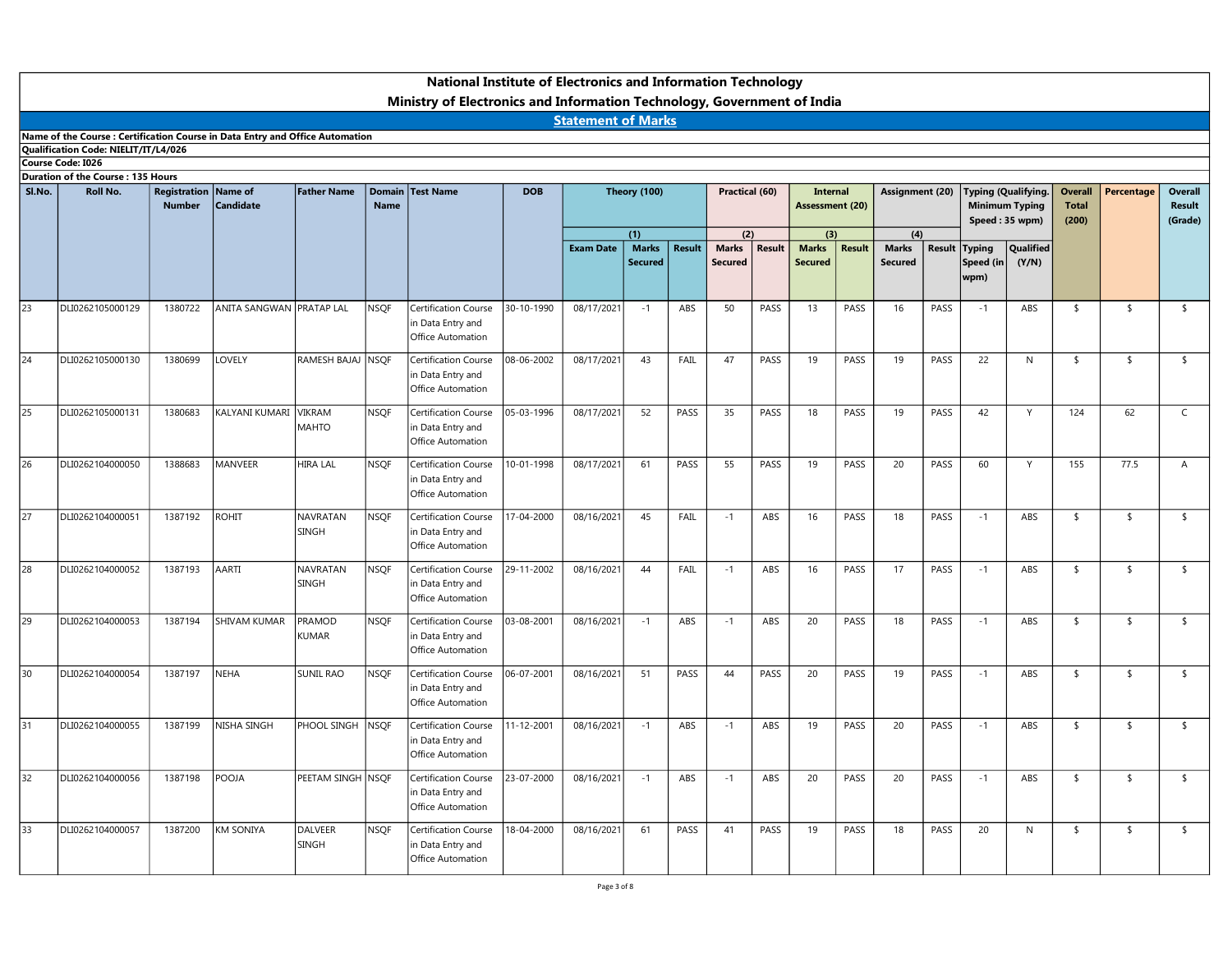### Name of the Course : Certification Course in Data Entry and Office Automation Qualification Code: NIELIT/IT/L4/026 Course Code: I026 Duration of the Course : 135 Hours Exam Date | Marks | Result | Marks | Result | Marks | Result Secured | Secured | Secured | Secured Marks Secured | Secured | Secured | Speed (in (Y/N) | | | | | | | | Marks | Result | Typing and<br>
and text (20) Assignment (20) Typing (Qualifying. Overall Total Speed : 35 wpm) Total Speed : 35 wpm) (200)<br>
Result Marks Result Typing Qualified Secured Speed (in (Y/N)<br>
PASS 18 PASS 24 N 5 5 5 example of the same of the same of the same of the same of the same of the same of the same of the same of the same of the same of the same of the same of the same of the same of the same of the same of the same of the sam wpm) **Qualified** National Institute of Electronics and Information Technology<br>
Statement of Marks<br>
Statement of Marks<br>
Theory (100)<br>
Theory (100)<br>
Theory (100)<br>
Practical (60)<br>
Assessment (20)<br>
Assessment (20)<br>
Assessment (20)<br>
Assessment Ministry of Electronics and Information Technology, Government of India Statement of Marks and Information Technology<br>
(1) Practical (60) Internal<br>
(1) Practical (60) Internal<br>
Marks (Secured Result (20) Typing (Qualifying, Overall Percentage Overall<br>
Marks (Result (2) (4) Secured Result (20) Typing (Qualifying Overall Percentage Total Result (200) (Grade) Overall **n Technology<br>
Sovernment of India<br>
Assessment (20) Assignment (20) Typing (Qualifying<br>
Practical (60) Internal Assessment (20) Assignment (20) Typing (Qualifying<br>
Total Speed : 35 wpm) (200) Total Result<br>
Speed : 35 wpm)** Assessment (20) Assignment (20) Typing (Qualifying. (4) Registration Name of Tather Name Number Candidate | Name National Institute of Electronics and Information<br>
Junistry of Electronics and Information Technology, Gonalization Course : Certification Course in Data Entry and Office Automation<br>
Durantion of the Course (SLELITT/T/1/4/ Candidate National Institute of Electronics and Information Technology<br>
Father Name Statement of Marks<br>
Father Name Domain Test Name<br>
Theory (100) Pactical (60) Internal<br>
Assessment (20) Assignment (20) Typing (Qualifying. Overall P Minimum Typing Total Speed : 35 wpm) **Mational Institute of Electronics and Information Technology<br>
Almand disa Course : Cariffication Course in Data Entry and Office Automation<br>
Course Course : T35 Hours<br>
Duration of the Course : T35 Hours<br>
Number Candidate** in Data Entry and Office Automation 11.11 and December 11 and December 11 and December 11 and December 11 and December 120 and December 120 and December 120 and December 120 and December 120 and December 120 and December 120 and December 120 and December 120 **Mational Institute of Electronics and Information Technology<br>
State of the Course : Certification Course in Data first year Office Automation<br>
Duration Course (Secret Cerification Course in Data first Name |<br>
Duration Co** in Data Entry and Office Automation 11.11e of Electronics and Information Technology<br>
Statement of India<br>
Statement Of Marks<br>
Theory (100)<br>
Theory (100)<br>
Practical (60)<br>
Practical (60)<br>
Assignment (20) Typing Qualifying, Owerall Percentage Owerall<br>
Statement 36 DLI0262104000060 1388686 SAHIL SHARMA SHAM KISHORE NSQF Certification Course in Data Entry and Office Automation 11 (19) Exchange of Electronics and Information Technology<br>
2008 <u>Statement of Marks</u><br>
2008 **The Contemposition of Marks (A)** Pacifical (A) Internal Asignment (20) Typing Qualifying Oweral Percentage Oweral<br>
2008 **The Cont National Institute of Electronics and Information Technology<br>
Statement of Marks<br>
Courte and The Certification Course in the Certification Course of The Certification<br>
During Cardinal Course of The Certification Course i** in Data Entry and Office Automation 15-08 and Information Technology, Government of India<br>
16-08-2021 16-08-2021 16-08-2021 23 PASS 23 PASS 19 PASS 19 PASS 19 PASS 44 Y 143 71.5 B<br>
16-08-2021 16-08-2021 16-08-2021 23 PASS 23 PASS 19 PASS 19 PASS 14 PASS 14 P Nume of the Course Certification Course in Data Entry and Office Automation<br>Course Certification (Samuel Marine Course of The Course of The Certification Course of The Certification Course<br>
Samuel Tampel Certification Cou in Data Entry and Office Automation 10-05-2011 08/17/2021 65 PASS 53 PASS 19 PASS 19 PASS 19 PASS 44 Y 145 71.5 B<br>10-05-2011 08/17/2021 68 PASS 53 PASS 19 PASS 19 PASS 18 PASS 44 Y 146 72.5 B<br>10-05-2011 08/17/2021 69 PASS 54 PASS 17 PASS 17 PASS 24 N 15 5 5<br> Conceler of the Course | 139 Decker Course | Subsequent Course | Subsequent Course | Subsequent Certification | Subsequent Certification | Subsequent Certification | Subsequent Certification | Subsequent Certification | Su in Data Entry and Office Automation 11-04-2000 08/17/2021 68 PASS 52 PASS 19 PASS 18 PASS 18 PASS 42 Y 140 72.5 B<br>11-04-2000 08/17/2021 68 PASS 52 PASS 19 PASS 18 PASS 18 PASS 14<br>11-04-2000 08/17/2021 68 PASS 52 PASS 19 PASS 18 PASS 18 PASS 49 PASS 19 PASS 1 40 DLI0262104000064 1388684 RAJESH HARDEV SINGH NSQF Certification Course in Data Entry and Office Automation 05-04-1992 08/17/2021 47 FAIL 45 PASS 16 PASS 15 PASS 38 Y \$ \$ \$ 44 DLIDACI (HOMAN DRAM NATHAN DRAM NATHAN DRAM DRAM NATHAN DRAM NATHAN DRAM NATHAN DRAM NATHAN DRAM NATHAN DRAM NATHAN DRAM NATHAN DRAM NATHAN DRAM NATHAN DRAM NATHAN DRAM NATHAN DRAM NATHAN DRAM NATHAN DRAM NATHAN DRAM N in Data Entry and Office Automation 10:03-2021 08:17/2021 -1 ABS -1 ABS -1 ABS -1 ABS -1 ABS -1 ABS -1 ABS -1 ABS -1 ABS -1 ABS -1 ABS -1 ABS -1 ABS -1 ABS -1 ABS -1 ABS -1 ABS -1 ABS -1 ABS -1 ABS -1 ABS -1 ABS -1 ABS -1 ABS -1 ABS -1 ABS -1 ABS -1 ABS -1 A 42 DLION2118400009 198864 ANNUL VIAMA (Definite Course Course Course Certification Course Certification Course Certification Course Certification Course (21.01.1902) ACC 2011200 11 ASS 11 ANS 11 ANS 12 ANS 12 ANS 12 ANS 1 in Data Entry and Office Automation 106-12-1999 08/17/2021 30 PASS 49 PASS 17 PASS 17 PASS 40 Y 133 06.5 &<br>197-07-1998 08/17/2022 60 PASS 38 PASS 18 PASS 17 PASS 11 Y 133 763 A<br>15-08-1998 08/17/2022 53 PASS 33 PASS 18 PASS 19 PASS 15 PASS 14 Y 145 72.5 &<br>15-43 DLI0262104000068 - 1388066 - 1388066 - 1388066 - 1388066 - 1388066 - 1388066 - 1388066 - 1388066 - 1388066 - 1388066 - 1388066 - 1388066 - 1388066 - 1388066 - 1388066 - 1388066 - 1388066 - 1388066 - 1388066 - 1388066 in Data Entry and Office Automation  $\begin{array}{|c|ccccccccccccccc|}\hline \text{27-07-9956} & 60(17)/20271 & 60 & \text{PACS} & 58 & \text{PACS} & 18 & \text{PACS} & 17 & \text{PACS} & 41 & \text{Y} & 153 & 76.5 & A \\ \hline \text{37-07-9956} & 60(17)/20271 & 53 & \text{PACS} & 59 & \text{PACS} & 19 & \text{PACS} & 19 & \text{PACS} & 45 & \text{Y} & 143 & 71.5 & B \\ \hline \text{18-08$ 44 DLI0262104000068 1387196 SAROJ SUNIL KUMAR NSQF Certification Course in Data Entry and Office Automation 15 08 1995 08/18/2021 53 PASS 12 PASS 19 PASS 19 PASS 4 Y 142 71.5 B<br>10-03-2031 08/17/2022 25 PASS 33 PASS 19 PASS 18 PASS 4 Y 143 71.5 B<br>11.04-2031 08/17/2022 25 PASS 33 PASS 19 PASS 18 PASS 4 Y 145 72.5 B<br>11.04-2032 08/1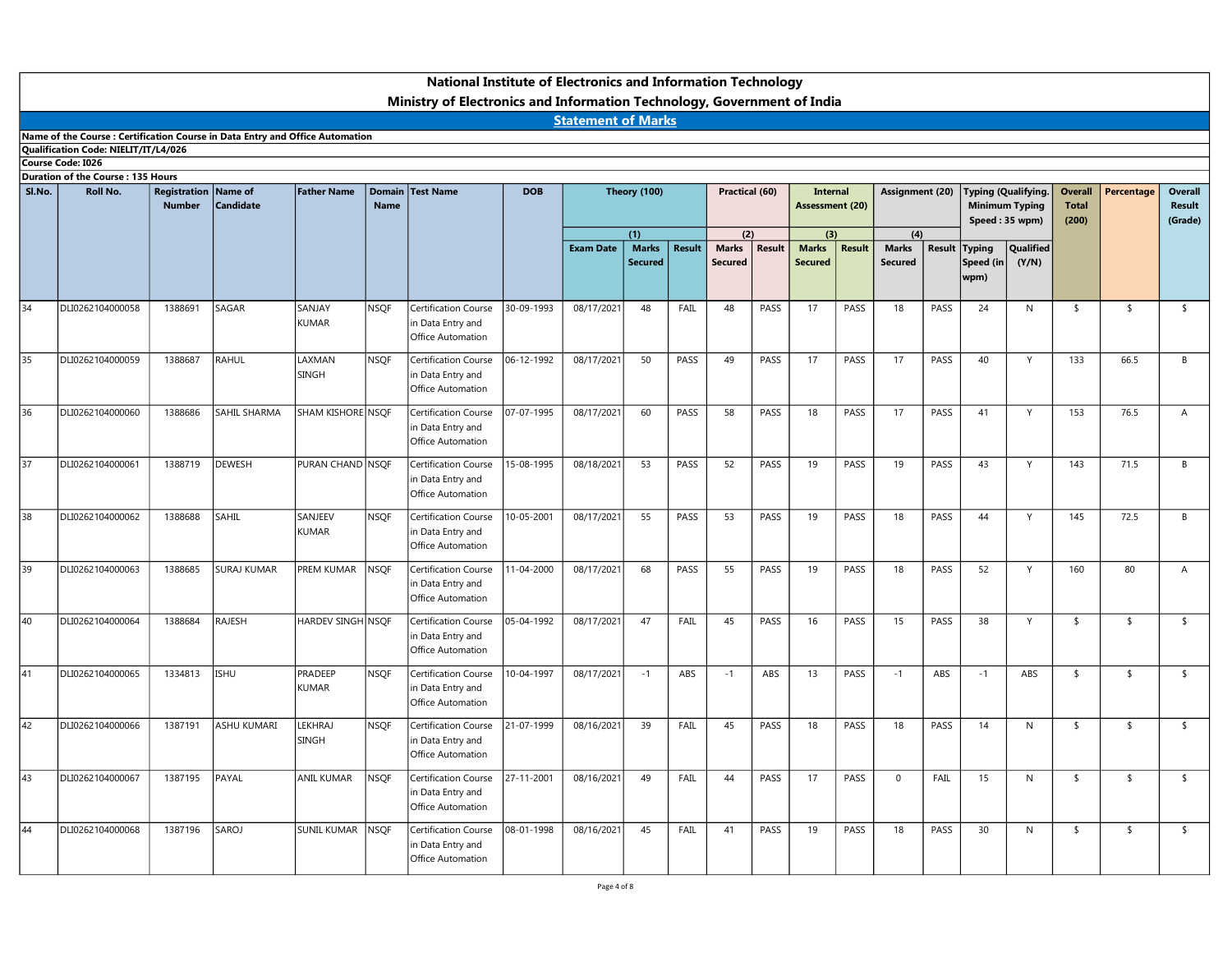|        |                                                                                                                                            |                             |                               |                         |               | Ministry of Electronics and Information Technology, Government of India |            | <b>National Institute of Electronics and Information Technology</b> |                                |        |                                |        |                                |                        |                                |        |                                         |                    |                       |                      |                   |
|--------|--------------------------------------------------------------------------------------------------------------------------------------------|-----------------------------|-------------------------------|-------------------------|---------------|-------------------------------------------------------------------------|------------|---------------------------------------------------------------------|--------------------------------|--------|--------------------------------|--------|--------------------------------|------------------------|--------------------------------|--------|-----------------------------------------|--------------------|-----------------------|----------------------|-------------------|
|        |                                                                                                                                            |                             |                               |                         |               |                                                                         |            | <b>Statement of Marks</b>                                           |                                |        |                                |        |                                |                        |                                |        |                                         |                    |                       |                      |                   |
|        | Name of the Course : Certification Course in Data Entry and Office Automation<br>Qualification Code: NIELIT/IT/L4/026<br>Course Code: I026 |                             |                               |                         |               |                                                                         |            |                                                                     |                                |        |                                |        |                                |                        |                                |        |                                         |                    |                       |                      |                   |
| SI.No. | Duration of the Course: 135 Hours<br>Roll No.                                                                                              | <b>Registration Name of</b> |                               | <b>Father Name</b>      | <b>Domain</b> | <b>Test Name</b>                                                        | <b>DOB</b> |                                                                     | Theory (100)                   |        | Practical (60)                 |        | Internal                       |                        |                                |        | Assignment (20) Typing (Qualifying.     |                    |                       | Overall   Percentage | Overall           |
|        |                                                                                                                                            | <b>Number</b>               | <b>Candidate</b>              |                         | Name          |                                                                         |            |                                                                     | (1)                            |        | (2)                            |        | (3)                            | <b>Assessment (20)</b> | (4)                            |        | <b>Minimum Typing</b><br>Speed: 35 wpm) |                    | <b>Total</b><br>(200) |                      | Result<br>(Grade) |
|        |                                                                                                                                            |                             |                               |                         |               |                                                                         |            | <b>Exam Date</b>                                                    | <b>Marks</b><br><b>Secured</b> | Result | <b>Marks</b><br><b>Secured</b> | Result | <b>Marks</b><br><b>Secured</b> | <b>Result</b>          | <b>Marks</b><br><b>Secured</b> | Result | Typing<br>Speed (in<br>wpm)             | Qualified<br>(Y/N) |                       |                      |                   |
| 45     | DLI0262104000069                                                                                                                           | 1387201                     | NITIN SINGH                   | SHYAM SINGH NSQF        |               | Certification Course                                                    | 03-06-1998 | 08/16/2021                                                          | $-1$                           | ABS    | $-1$                           | ABS    | 20                             | PASS                   | 18                             | PASS   | $-1$                                    | ABS                | $\sqrt{5}$            | - \$                 | $\sqrt{2}$        |
|        |                                                                                                                                            |                             |                               |                         |               | n Data Entry and<br>Office Automation                                   |            |                                                                     |                                |        |                                |        |                                |                        |                                |        |                                         |                    |                       |                      |                   |
| 46     | DLI0262104000070                                                                                                                           | 1388707                     | SHIVAM                        | SANJAY<br>SONKAR        | <b>NSQF</b>   | <b>Certification Course</b><br>n Data Entry and<br>Office Automation    | 17-02-1997 | 08/18/2021                                                          | 50                             | PASS   | 48                             | PASS   | 17                             | PASS                   | 18                             | PASS   | 39                                      | Y                  | 133                   | 66.5                 | B                 |
| 47     | DLI0262104000071                                                                                                                           | 1388702                     | PRASHANTA<br><b>KUMAR ROY</b> | LATE SAMIR<br>KUMAR ROY | <b>NSQF</b>   | Certification Course<br>n Data Entry and<br>Office Automation           | 13-05-1993 | 08/18/2021                                                          | 69                             | PASS   | 53                             | PASS   | 19                             | PASS                   | 20                             | PASS   | 28                                      | N                  | $\sqrt{2}$            | - \$                 | $\sqrt{2}$        |
| 48     | DLI0262104000072                                                                                                                           | 1388698                     | <b>MOHIT KUMAR</b>            | DHARMENDER NSQF         |               | Certification Course<br>in Data Entry and<br>Office Automation          | 05-01-1998 | 08/18/2021                                                          | 40                             | FAIL   | 45                             | PASS   | 15                             | PASS                   | 15                             | PASS   | 38                                      | Y                  | $\frac{1}{2}$         | $\sqrt{5}$           | $\sqrt{2}$        |
| 49     | DLI0262104000073                                                                                                                           | 1388721                     | ANJALI BISHT                  | GOPAL SINGH NSQF        |               | Certification Course<br>in Data Entry and<br>Office Automation          | 19-04-1992 | 08/18/2021                                                          | 53                             | PASS   | 45                             | PASS   | 17                             | PASS                   | 17                             | PASS   | 41                                      | Y                  | 132                   | 66                   | B                 |
| 50     | DLI0262104000074                                                                                                                           | 1388689                     | <b>VIKAS</b>                  | RANVEER<br>SINGH        | <b>NSQF</b>   | Certification Course<br>in Data Entry and                               | 10-11-1996 | 08/17/2021                                                          | 52                             | PASS   | 45                             | PASS   | 16                             | PASS                   | 16                             | PASS   | 57                                      | Y                  | 129                   | 64.5                 | $\mathsf{C}$      |
| 51     | DLI0262104000075                                                                                                                           | 1388692                     | SHIKHA                        | RANBEER                 | <b>NSQF</b>   | Office Automation<br>Certification Course                               | 11-09-1997 | 08/18/2021                                                          | 43                             | FAIL   | 46                             | PASS   | 16                             | PASS                   | 16                             | PASS   | 39                                      | Y                  | $\sqrt{2}$            | $\sqrt{2}$           | $\frac{1}{2}$     |
|        |                                                                                                                                            |                             |                               |                         |               | in Data Entry and<br>Office Automation                                  |            |                                                                     |                                |        |                                |        |                                |                        |                                |        |                                         |                    |                       |                      |                   |
| 52     | DLI0262104000076                                                                                                                           | 1388714                     | KIRTI MALIK                   | <b>SUBODH</b><br>MALIK  | <b>NSQF</b>   | Certification Course<br>in Data Entry and<br>Office Automation          | 08-09-2002 | 08/18/2021                                                          | 40                             | FAIL   | 45                             | PASS   | 16                             | PASS                   | 18                             | PASS   | 18                                      | N                  | $\sqrt{5}$            | - \$                 | $\sqrt{2}$        |
| 53     | DLI0262104000077                                                                                                                           | 1388718                     | AAKASH                        | RANVEER<br>SINGH        | <b>NSQF</b>   | Certification Course<br>in Data Entry and<br>Office Automation          | 13-02-2000 | 08/18/2021                                                          | 57                             | PASS   | 49                             | PASS   | 18                             | PASS                   | 19                             | PASS   | 40                                      | Y                  | 143                   | 71.5                 | B                 |
| 54     | DLI0262104000078                                                                                                                           | 1388729                     | VANSHIKA BATRA RAJENDER       | BATRA                   | <b>NSQF</b>   | Certification Course<br>in Data Entry and<br>Office Automation          | 19-03-2002 | 08/18/2021                                                          | 48                             | FAIL   | 53                             | PASS   | 17                             | PASS                   | 18                             | PASS   | 22                                      | N                  | $\sqrt{2}$            | $\sqrt{5}$           | $\frac{1}{2}$     |
| 55     | DLI0262104000079                                                                                                                           | 1388706                     | GRUESH                        | PRAMOD                  | <b>NSQF</b>   | Certification Course                                                    | 13-12-1999 | 08/18/2021                                                          | 46                             | FAIL   | 47                             | PASS   | 17                             | PASS                   | 15                             | PASS   | 25                                      | N                  | $\sqrt{2}$            | $\sqrt{5}$           | $\sqrt{2}$        |
|        |                                                                                                                                            |                             |                               | KUMAR                   |               | in Data Entry and<br>Office Automation                                  |            |                                                                     |                                |        |                                |        |                                |                        |                                |        |                                         |                    |                       |                      |                   |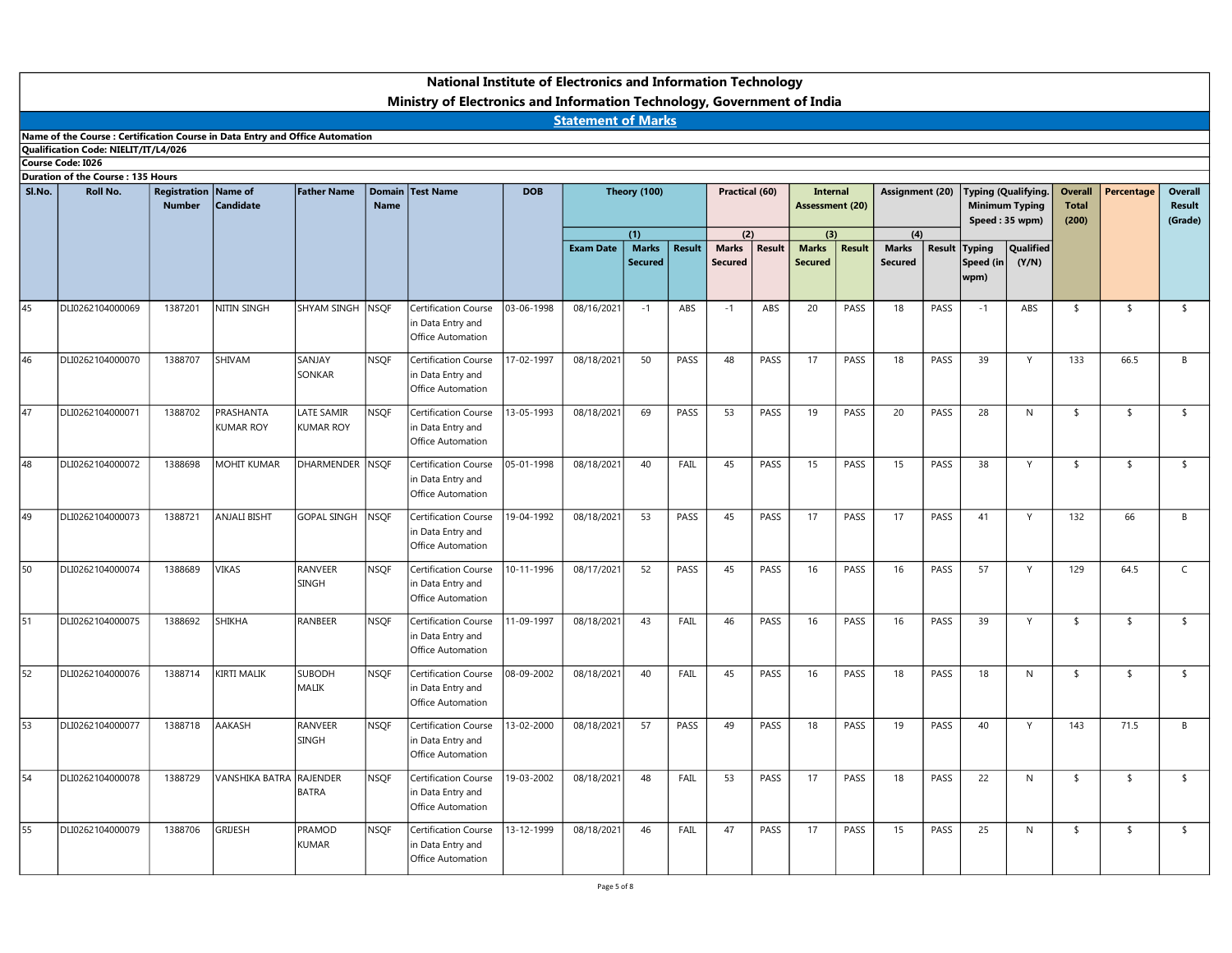|        |                                                                               |                                              |                                          |                                    |                       | Ministry of Electronics and Information Technology, Government of India |            | <b>National Institute of Electronics and Information Technology</b> |                                       |               |                                       |        |                                       |                                    |                                       |        |                                                                |                    |                       |                    |                              |
|--------|-------------------------------------------------------------------------------|----------------------------------------------|------------------------------------------|------------------------------------|-----------------------|-------------------------------------------------------------------------|------------|---------------------------------------------------------------------|---------------------------------------|---------------|---------------------------------------|--------|---------------------------------------|------------------------------------|---------------------------------------|--------|----------------------------------------------------------------|--------------------|-----------------------|--------------------|------------------------------|
|        | Name of the Course : Certification Course in Data Entry and Office Automation |                                              |                                          |                                    |                       |                                                                         |            | <b>Statement of Marks</b>                                           |                                       |               |                                       |        |                                       |                                    |                                       |        |                                                                |                    |                       |                    |                              |
|        | Qualification Code: NIELIT/IT/L4/026<br>Course Code: I026                     |                                              |                                          |                                    |                       |                                                                         |            |                                                                     |                                       |               |                                       |        |                                       |                                    |                                       |        |                                                                |                    |                       |                    |                              |
| SI.No. | Duration of the Course: 135 Hours<br>Roll No.                                 | <b>Registration Name of</b><br><b>Number</b> | Candidate                                | <b>Father Name</b>                 | <b>Domain</b><br>Name | <b>Test Name</b>                                                        | <b>DOB</b> |                                                                     | Theory (100)                          |               | Practical (60)                        |        |                                       | <b>Internal</b><br>Assessment (20) | Assignment (20)                       |        | Typing (Qualifying.<br><b>Minimum Typing</b><br>Speed: 35 wpm) |                    | <b>Total</b><br>(200) | Overall Percentage | Overall<br>Result<br>(Grade) |
|        |                                                                               |                                              |                                          |                                    |                       |                                                                         |            | <b>Exam Date</b>                                                    | (1)<br><b>Marks</b><br><b>Secured</b> | <b>Result</b> | (2)<br><b>Marks</b><br><b>Secured</b> | Result | (3)<br><b>Marks</b><br><b>Secured</b> | Result                             | (4)<br><b>Marks</b><br><b>Secured</b> | Result | <b>Typing</b><br>Speed (in<br>wpm)                             | Qualified<br>(Y/N) |                       |                    |                              |
| 56     | DLI0262104000080                                                              | 1388723                                      | MANPREET KAUR KARAMJEET                  | SINGH                              | <b>NSQF</b>           | Certification Course<br>in Data Entry and<br>Office Automation          | 09-03-1992 | 08/18/2021                                                          | 42                                    | FAIL          | 46                                    | PASS   | 17                                    | PASS                               | 18                                    | PASS   | 27                                                             | N                  | $\sqrt{2}$            | - \$               | $\sqrt{2}$                   |
| 57     | DLI0262104000081                                                              | 1388681                                      | KHUSHALI                                 | <b>SHIV KUMAR</b><br><b>TIWARI</b> | <b>NSQF</b>           | Certification Course<br>n Data Entry and<br>Office Automation           | 07-10-1999 | 08/17/2021                                                          | 74                                    | PASS          | 57                                    | PASS   | 19                                    | PASS                               | 20                                    | PASS   | 49                                                             | Y                  | 170                   | 85                 | S                            |
| 58     | DLI0262104000082                                                              | 1388725                                      | <b>ANKIT RATHORE</b>                     | RAMNIWAS<br>RATHORE                | <b>NSQF</b>           | Certification Course<br>in Data Entry and<br>Office Automation          | 07-04-2002 | 08/18/2021                                                          | 41                                    | FAIL          | $-1$                                  | ABS    | 16                                    | PASS                               | 17                                    | PASS   | $-1$                                                           | ABS                | $\sqrt{2}$            | - \$               | $\frac{1}{2}$                |
| 59     | DLI0262104000083                                                              | 1388711                                      | <b>AJAY DAHIYA</b>                       | <b>BUENDER</b><br><b>SINGH</b>     | <b>NSQF</b>           | Certification Course<br>in Data Entry and<br>Office Automation          | 27-10-1996 | 08/18/2021                                                          | 62                                    | PASS          | $-1$                                  | ABS    | 17                                    | PASS                               | 17                                    | PASS   | 44                                                             | Y                  | $\sqrt{2}$            | $\sqrt{5}$         | $\frac{1}{2}$                |
| 60     | DLI0262104000084                                                              | 1388679                                      | SAGAR                                    | RAJKUMAR                           | <b>NSQF</b>           | Certification Course<br>in Data Entry and<br>Office Automation          | 09-09-1994 | 08/17/2021                                                          | $-1$                                  | ABS           | 51                                    | PASS   | 17                                    | PASS                               | 19                                    | PASS   | 43                                                             | Y                  | $\sqrt{2}$            | $\sqrt{2}$         | $\sqrt{2}$                   |
| 61     | DLI0262104000085                                                              | 1388713                                      | ROOPA SAW                                | JAGDISH SAW NSQF                   |                       | Certification Course<br>in Data Entry and<br>Office Automation          | 01-01-1997 | 08/18/2021                                                          | 48                                    | FAIL          | 46                                    | PASS   | 16                                    | PASS                               | 16                                    | PASS   | 30                                                             | N                  | $\sqrt{2}$            | $\sqrt{5}$         | $\sqrt{2}$                   |
| 62     | DLI0262104000086                                                              | 1388712                                      | DEEPAK                                   | KARAMBIR                           | <b>NSQF</b>           | Certification Course<br>in Data Entry and<br>Office Automation          | 05-03-1993 | 08/18/2021                                                          | 40                                    | FAIL          | $-1$                                  | ABS    | 17                                    | PASS                               | 17                                    | PASS   | 36                                                             | Y                  | $\sqrt{2}$            | $\sqrt{2}$         | $\frac{1}{2}$                |
| 63     | DLI0262104000087                                                              | 1388705                                      | SANDEEP KUMAR BANWARI LAL NSQF<br>RAGHAV | RAGHAV                             |                       | Certification Course<br>in Data Entry and<br>Office Automation          | 08-12-1998 | 08/18/2021                                                          | 68                                    | PASS          | 57                                    | PASS   | 19                                    | PASS                               | 19                                    | PASS   | 76                                                             | Y                  | 163                   | 81.5               | $\mathsf{A}$                 |
| 64     | DLI0262104000088                                                              | 1388690                                      | MUSKAN                                   | ASHOK KUMAR NSQF                   |                       | Certification Course<br>in Data Entry and<br>Office Automation          | 07-12-2000 | 08/17/2021                                                          | 54                                    | PASS          | 50                                    | PASS   | 19                                    | PASS                               | 17                                    | PASS   | 37                                                             | Y                  | 140                   | 70                 | $\overline{B}$               |
| 65     | DLI0262104000089                                                              | 1388708                                      | ANNU KUMARI<br>RAGHAV                    | BANWARI LAL NSQF<br>RAGHAV         |                       | Certification Course<br>in Data Entry and<br>Office Automation          | 20-05-1994 | 08/18/2021                                                          | 56                                    | PASS          | 45                                    | PASS   | 17                                    | PASS                               | 18                                    | PASS   | 42                                                             | Y                  | 136                   | 68                 | B                            |
| 66     | DLI0262104000090                                                              | 1388722                                      | <b>TANYA RAJAWAT</b>                     | MAHINDER PAL NSQF<br>RAJAWAT       |                       | Certification Course<br>in Data Entry and<br>Office Automation          | 08-07-1995 | 08/18/2021                                                          | $-1$                                  | ABS           | $-1$                                  | ABS    | 17                                    | PASS                               | 17                                    | PASS   | $-1$                                                           | ABS                | $\sqrt{2}$            | $\sqrt{2}$         | $\frac{4}{3}$                |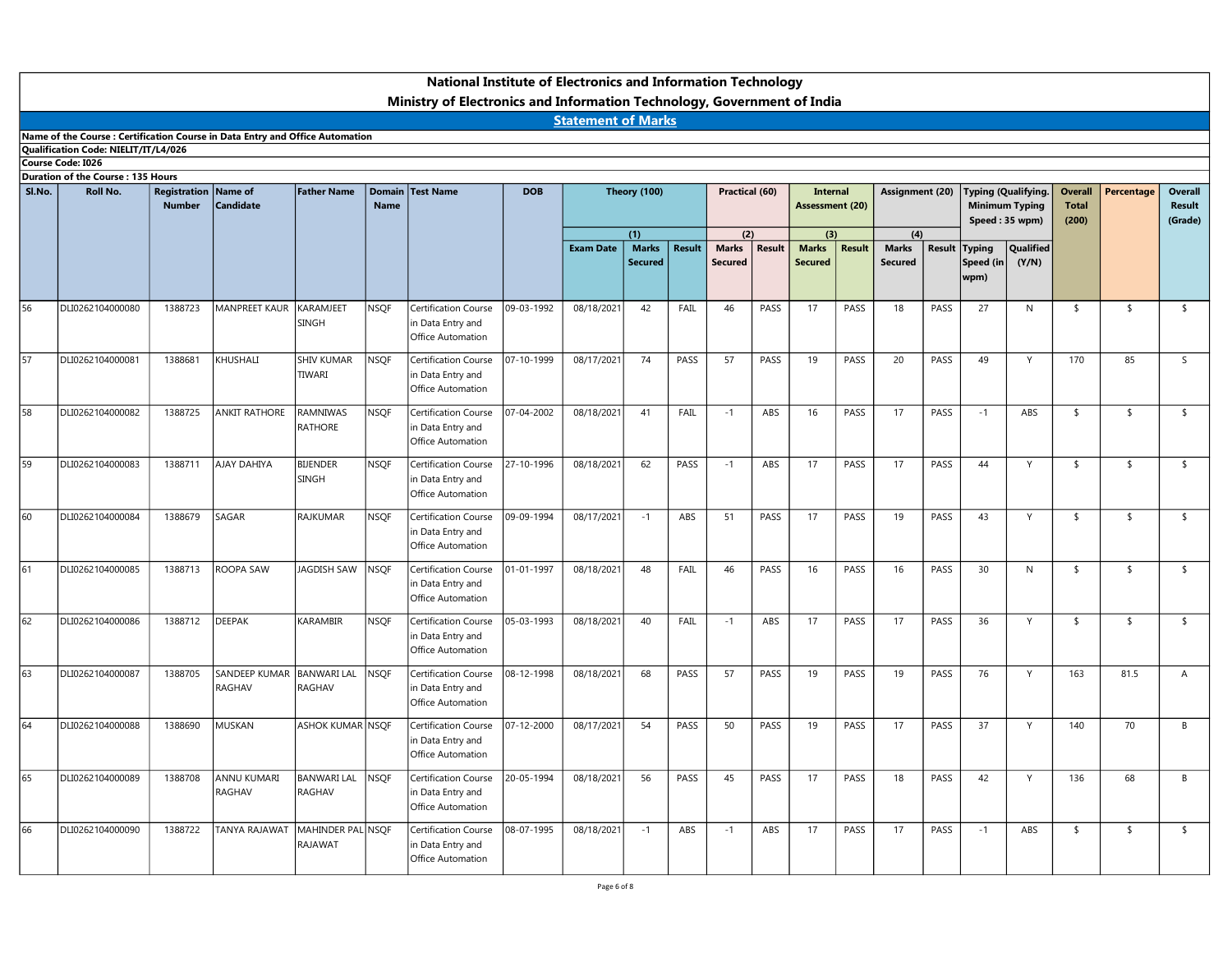|        |                                                                               |                             |                                 |                          |               | Ministry of Electronics and Information Technology, Government of India |            | <b>National Institute of Electronics and Information Technology</b> |                                       |        |                                |                |                                       |                        |                                       |        |                                         |                    |                       |                      |                   |
|--------|-------------------------------------------------------------------------------|-----------------------------|---------------------------------|--------------------------|---------------|-------------------------------------------------------------------------|------------|---------------------------------------------------------------------|---------------------------------------|--------|--------------------------------|----------------|---------------------------------------|------------------------|---------------------------------------|--------|-----------------------------------------|--------------------|-----------------------|----------------------|-------------------|
|        | Name of the Course : Certification Course in Data Entry and Office Automation |                             |                                 |                          |               |                                                                         |            | <b>Statement of Marks</b>                                           |                                       |        |                                |                |                                       |                        |                                       |        |                                         |                    |                       |                      |                   |
|        | Qualification Code: NIELIT/IT/L4/026<br>Course Code: I026                     |                             |                                 |                          |               |                                                                         |            |                                                                     |                                       |        |                                |                |                                       |                        |                                       |        |                                         |                    |                       |                      |                   |
| SI.No. | Duration of the Course: 135 Hours<br>Roll No.                                 | <b>Registration Name of</b> |                                 | <b>Father Name</b>       | <b>Domain</b> | <b>Test Name</b>                                                        | <b>DOB</b> |                                                                     | Theory (100)                          |        |                                | Practical (60) |                                       | <b>Internal</b>        |                                       |        | Assignment (20) Typing (Qualifying.     |                    |                       | Overall   Percentage | Overall           |
|        |                                                                               | <b>Number</b>               | <b>Candidate</b>                |                          | Name          |                                                                         |            |                                                                     |                                       |        |                                |                |                                       | <b>Assessment (20)</b> |                                       |        | <b>Minimum Typing</b><br>Speed: 35 wpm) |                    | <b>Total</b><br>(200) |                      | Result<br>(Grade) |
|        |                                                                               |                             |                                 |                          |               |                                                                         |            | <b>Exam Date</b>                                                    | (1)<br><b>Marks</b><br><b>Secured</b> | Result | <b>Marks</b><br><b>Secured</b> | (2)<br>Result  | (3)<br><b>Marks</b><br><b>Secured</b> | <b>Result</b>          | (4)<br><b>Marks</b><br><b>Secured</b> | Result | Typing<br>Speed (in                     | Qualified<br>(Y/N) |                       |                      |                   |
|        |                                                                               |                             |                                 |                          |               |                                                                         |            |                                                                     |                                       |        |                                |                |                                       |                        |                                       |        | wpm)                                    |                    |                       |                      |                   |
| 67     | DLI0262104000091                                                              | 1388720                     | AASHI CHAUHAN MANOJ             | <b>KUMAR</b><br>CHAUHAN  | <b>NSQF</b>   | Certification Course<br>in Data Entry and<br>Office Automation          | 10-07-1997 | 08/18/2021                                                          | 43                                    | FAIL   | 45                             | PASS           | 17                                    | PASS                   | 18                                    | PASS   | 30                                      | N                  | $\sqrt{5}$            | - \$                 | $\sqrt{2}$        |
| 68     | DLI0262104000092                                                              | 1388710                     | NEHA                            | BHARAT SINGH NSQF        |               | Certification Course<br>n Data Entry and<br>Office Automation           | 13-06-1991 | 08/18/2021                                                          | $-1$                                  | ABS    | $-1$                           | ABS            | 17                                    | PASS                   | 15                                    | PASS   | $-1$                                    | ABS                | $\sqrt{2}$            | - \$                 | $\sqrt{2}$        |
| 69     | DLI0262104000093                                                              | 1388730                     | RAJKUMAR                        | ASHOK KUMAR NSQF         |               | Certification Course<br>n Data Entry and                                | 07-01-1996 | 08/18/2021                                                          | 43                                    | FAIL   | 46                             | PASS           | 15                                    | PASS                   | 16                                    | PASS   | 53                                      | Y                  | $\sqrt{2}$            | - \$                 | $\sqrt{2}$        |
| 70     | DLI0262104000094                                                              | 1388717                     | SONIYA                          | OM PRAKASH NSQF          |               | Office Automation<br>Certification Course                               | 12-07-1995 | 08/18/2021                                                          | 45                                    | FAIL   | 46                             | PASS           | 17                                    | PASS                   | 17                                    | PASS   | 23                                      | N                  | $\frac{1}{2}$         | $\sqrt{5}$           | $\sqrt{2}$        |
|        |                                                                               |                             |                                 |                          |               | in Data Entry and<br>Office Automation                                  |            |                                                                     |                                       |        |                                |                |                                       |                        |                                       |        |                                         |                    |                       |                      |                   |
| 71     | DLI0262104000095                                                              | 1388709                     | ANUJ KUMAR<br>CHAUHAN           | <b>SUKHVEER</b><br>SINGH | <b>NSQF</b>   | Certification Course<br>in Data Entry and<br>Office Automation          | 24-07-1996 | 08/18/2021                                                          | 60                                    | PASS   | 45                             | PASS           | 19                                    | PASS                   | 20                                    | PASS   | 38                                      | Y                  | 144                   | 72                   | B                 |
| 72     | DLI0262104000096                                                              | 1388695                     | AYUSHI GAUTAM SATISH KUMAR NSQF |                          |               | Certification Course<br>in Data Entry and<br>Office Automation          | 10-11-1998 | 08/18/2021                                                          | 59                                    | PASS   | 51                             | PASS           | 19                                    | PASS                   | 18                                    | PASS   | 43                                      | Y                  | 147                   | 73.5                 | B                 |
| 73     | DLI0262104000097                                                              | 1388716                     | LUCKY                           | ASHOK                    | <b>NSQF</b>   | Certification Course<br>in Data Entry and<br>Office Automation          | 10-12-1999 | 08/18/2021                                                          | 55                                    | PASS   | $-1$                           | ABS            | 18                                    | PASS                   | 16                                    | PASS   | 39                                      | Y                  | $\sqrt{2}$            | $\sqrt{2}$           | $\frac{1}{2}$     |
| 74     | DLI0262104000098                                                              | 1388678                     | VIKRANT KUMAR VIJAY KUMAR NSQF  |                          |               | Certification Course<br>in Data Entry and                               | 04-04-1995 | 08/17/2021                                                          | $-1$                                  | ABS    | 55                             | PASS           | 17                                    | PASS                   | 20                                    | PASS   | 44                                      | Y                  | $\sqrt{2}$            | - \$                 | $\sqrt{2}$        |
| 75     | DLI0262104000099                                                              |                             | PREETI                          | ATAR SINGH               |               | Office Automation<br>Certification Course                               | 03-02-1996 |                                                                     | 42                                    | FAIL   |                                | PASS           | 17                                    | PASS                   |                                       | PASS   |                                         |                    |                       |                      |                   |
|        |                                                                               | 1388700                     |                                 |                          | <b>NSQF</b>   | in Data Entry and<br>Office Automation                                  |            | 08/18/2021                                                          |                                       |        | 45                             |                |                                       |                        | 18                                    |        | 38                                      | Y                  | $\sqrt{2}$            | $\sqrt{5}$           | $\sqrt{2}$        |
| 76     | DLI0262104000100                                                              | 1388715                     | SHALU                           | MEER SINGH               | <b>NSQF</b>   | Certification Course<br>in Data Entry and<br>Office Automation          | 20-07-1993 | 08/18/2021                                                          | 46                                    | FAIL   | 47                             | PASS           | 16                                    | PASS                   | 15                                    | PASS   | 43                                      | Y                  | $\sqrt{2}$            | $\sqrt{5}$           | $\frac{1}{2}$     |
| 77     | DLI0262104000101                                                              | 1388728                     | POONAM<br>KUMARI                | <b>RAMADHAR</b>          | <b>NSQF</b>   | Certification Course<br>in Data Entry and<br>Office Automation          | 12-01-1995 | 08/18/2021                                                          | $-1$                                  | ABS    | $-1$                           | ABS            | 18                                    | PASS                   | 17                                    | PASS   | $-1$                                    | ABS                | $\sqrt{2}$            | $\sqrt{5}$           | $\frac{1}{2}$     |